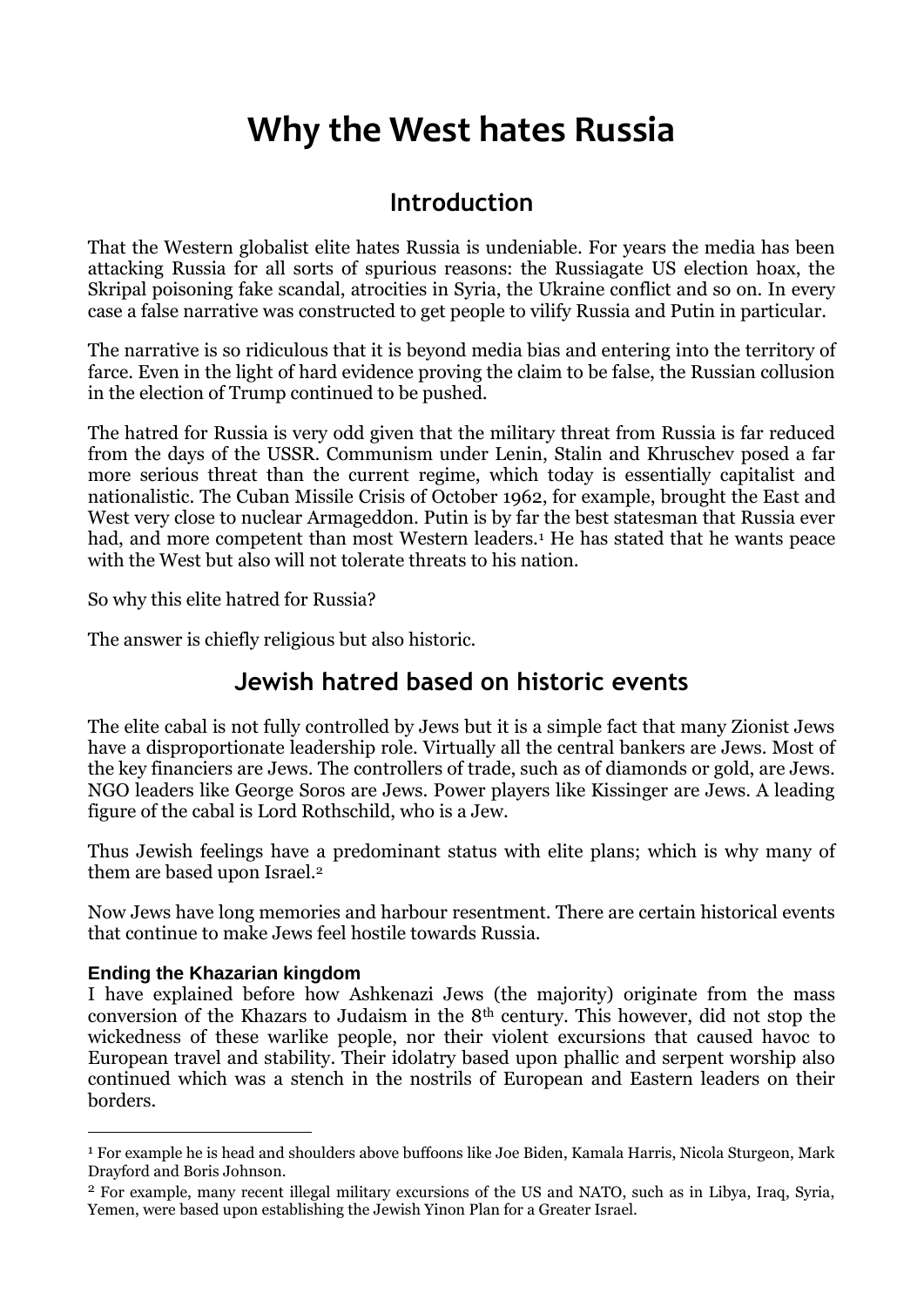Eventually, it fell to the Kievan (Varangian)<sup>3</sup> Russians to put the kingdom down in the 11th century and force the dispersion of, now Jewish, Khazarians into Europe and elsewhere. This is the beginning of the Ashkenazi tribe of Judaism; the majority faction in Jewry.

This is the first reason for Jews to hate Russia. [It is also why there is so much at stake in Ukraine.]<sup>4</sup>

#### **Anti-Semitism in Russia**

<u>.</u>

As so often happened in every European kingdom, the behaviour of Jews residing in foreign nations eventually led to such concern that they were banished. This also happened in Russia in the 19th century; such as the banishment from Moscow in 1891.

In addition to the usual sins (usury, sedition, antisocial behaviour, and accusations of child ritual murder) Jews had assassinated leaders and attempted other assassinations. The growing threat of Jewish sedition rising to provoke widespread civil unrest led to the expulsion of Jews by the Tsar and significant persecution. However, this was but the culmination of migration westwards. In addition the Pale of Settlement (1791) forbade Jews to migrate into the interior of Russia unless they converted to Russian Orthodoxy.<sup>5</sup>

Tsar Nicholas I had also ordered all Jewish males to be conscripted into the Russian army in 1827. Jews complained that they were used as cannon fodder, such as in the Crimean War. Conscripted Jews could not rise to officer ranks. Schools provided for Jews by taxes were led by Orthodox Christians and sought to influence Jewish children away from the Talmud. Tsar Alexander II, however, removed some anti-Semitic laws and allowed educated Jews to live outside the Pale, enabling commercial success.

Before the expulsion of 1891 there had been a series of pogroms.<sup>6</sup> The first occurred in the Ukraine following the assassination of Alexander II in 1881,<sup>7</sup> for which Jews were blamed (Jewish sources say falsely). After that, there were many pogroms throughout Russia, and Russian Jews began to emigrate to the USA and Western Europe giving their support to Herzl's Zionist campaign. Tsar Alexander III [1881-1894] increased the hostility towards Jews which led to mass migration westwards. After the revolution of 1905, anti-Semitic persecutions increased and Jews joined unions, protests and dissident groups. Zionism also exploded in Russia.

This Jewish dispersion led many wealthy Jews to settle in the West, predominately the US, Germany and Britain, where they gained positions of power and influence through their wealth. Rich Jews in Britain married their daughters off to aristocrats that had fallen on hard times thereby gaining titles. [The plot-line in the TV series Downton Abbey is an example of this.] However the Jews remaining in Russia suffered until the Bolshevik Revolution.

<sup>3</sup> Scandinavian voyagers who travelled by land and up rivers into Russia in the 9th and 10th centuries AD, establishing the Rurik dynasty.

<sup>4</sup> Khazaria lay within the confines of southern Ukraine, Crimea, part of South Russia and Kazakhstan. Some Ashkenazi Jews feel that this is their homeland.

<sup>5</sup> Jews were allowed in the equivalent of Belarus, Lithuania, Moldova, Ukraine and east central Poland and parts of Latvia. This was the Pale (stake) of Settlement.

<sup>6</sup> An attack approved or condoned by authority, frequently against religious, racial, or national minorities.

<sup>7</sup> There had been what some say was a pogrom in 1821 after the death of the Greek Patriarch Gregory V of Constantinople.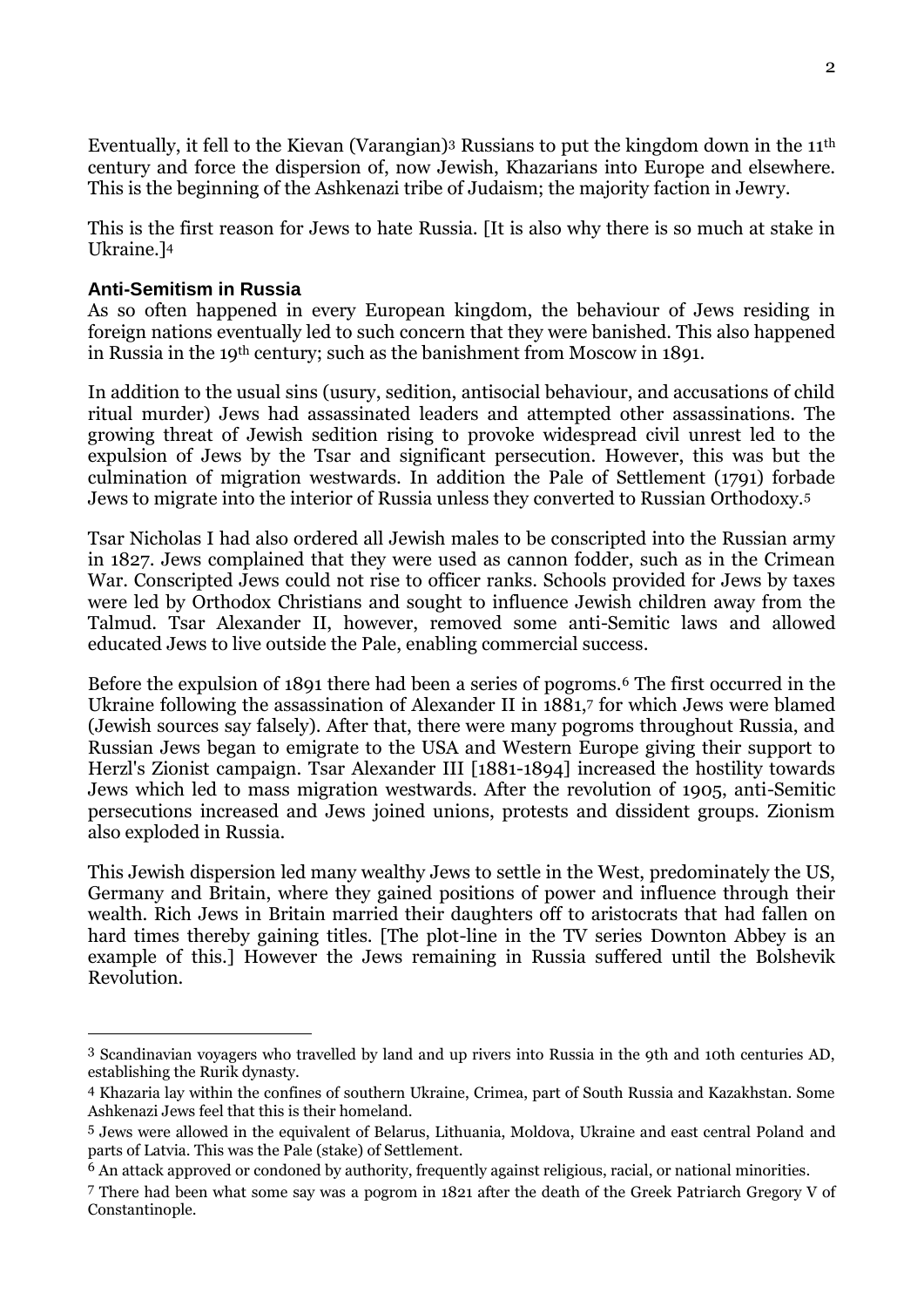The resentment caused by this continues to this day.

#### **Torpedoing the prototype League of Nations**

After the Napoleonic Wars the Rothschilds thought that the royal houses were too weary and too much in debt to resist plans for a league of nations, which they organised as the Congress of Vienna. However, the Tsar of Russia torpedoed the idea, which enraged Nathan Rothschild. As a result Nathan vowed that he or his descendants would destroy the Tsar and his entire family.<sup>8</sup> This caused the Rothschilds to increase their financial stranglehold on nations.

### **The prophetic angle**

Dispensationalism was sponsored by elite bankers for political purposes. This rogue theological system, which arose in the mid-19th century, favoured Israel and Jews in general and downplayed the role of the church in God's decree. This was in order to develop sympathy in America for a Jewish homeland in Palestine. In this it succeed as the majority Christian position today is to favour political Israel above all else, no matter what evils it conducts.

However, another facet of Dispensationalism is the demonisation of Russia. Dispensationalism was used as far back as the Crimean War to develop hatred for Russia because it was supposedly God's will to do so. Thus preachers raged against Russia using Dispensational arguments.

This is based upon an eschatology that centres on Jews and Israel in general (e.g. the kingdom is Jewish) and an end-time battle whereby Russia invades Israel from the north as the climax of the end times. Notice that neither Jesus nor the apostles ever made such a claim. The problems at the end, according to the NT, are centred in an antichristian world kingdom full of sin and idolatry that is opposed to the church and all things godly. This is symbolised as Babylon in character and the kingdom of the first Beast politically.

The claim that Russia invades Israel is taken from Ezekiel 38-39 and Rev 20:8.

In Revelation John tells us that Gog and Magog are nations in the four corners of the Earth – not Russia.

Now when the thousand years have expired, Satan will be released from his prison and will go out to deceive the nations which are in the four corners of the earth, Gog and Magog, to gather them together to battle, whose number is as the sand of the sea. Rev 20:7-8

'Gog' means 'mountain' while 'Magog' means 'overtopping covering'. Josephus identifies Magog with the Scythians with Gog as their ruler (mountain).<sup>9</sup> In the rabbinical writings Gog and Magog appear as the enemies of the Messiah. Augustine correctly refuses to narrow the imagery further and sees Magog as the final protest of the antichristian world against Christianity. This is the proper interpretation.

<u>.</u>

<sup>8</sup> This was fulfilled after the Bolshevik Revolution. Lenin had the entire family of Tsar Nicholas murdered by Jewish assassins.

<sup>9</sup> Ant. I. 6. 1.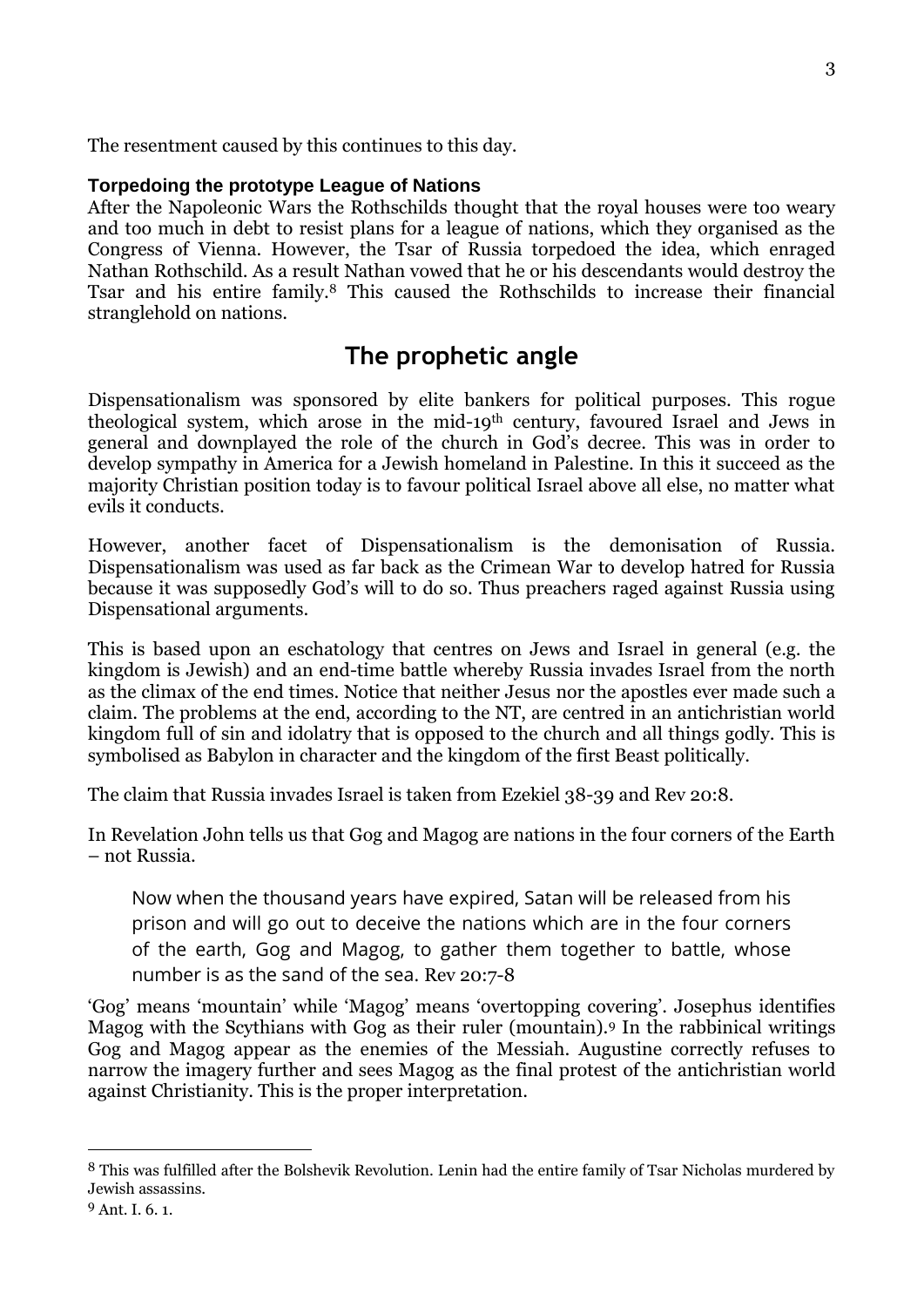As OT prophetic writing Ezekiel 38 must be interpreted in light of the facts that are clearly laid out by Christ and the apostles. We must not start with the prophetic but with what is clear. Thus there is no prophecy about Russia at the end. Does Ezekiel comply?

Ezekiel says, 'Son of man, set your face against Gog, of the land of Magog, the prince of Rosh, Meshech, and Tubal, and prophesy against him' (38:2). In Dispensation conjecture, Magog is the land north of Israel, Rosh refers to Russia and Meshech refers to Moscow. Thus Gog and Magog are identified as Russia.

Firstly, 'Rosh' is not found in the Hebrew text, which is why it isn't found in the KJV, Webster's, Revised Webster, NRS, or RSV. The text literally reads, 'Magog, captain/prince, head/chief, Mesech, Tubal'. 'Rosh' appears in the LXX, which is why some versions add this. So, there is no reference to Russia.

Mesech was a son of Japheth and the progenitor of people to the north of Israel. Not Russia per se.

Tubal was another son of Japheth whose land was in East Turkey, similar area to Cappadocia. Nowhere near Russia.

So even on the basis of Ezekiel alone there is no identification of Russia in this prophecy.

Furthermore, these enemies of the Lord are in alliance with many nations that include Persia, Gomer (Celts and Cimmeria), Ethiopia, Libya and Togarmah (Armenia or Scythia). Celts, Cimmeria, Togarmah and Scythia no longer exist as specific nations. Clearly we are talking about a symbolic global alliance in rebellion to God not specific nations. It is the world in sin opposed to the Messiah.

So the claims of Dispensationalism that the end-time enemy is Russia and the end-time hero is Israel have no foundation whatsoever. As with all elite plans, the truth is actually the opposite.

Since the elite spewed out the theology of Dispensationalism to further their own ends, the elite claims that Russia is the prophesied end-time enemy of God. But it is all a fabrication.

## **The big issue: the Russian Orthodox Church**

This is the real point; Orthodox Christian Russia is the biggest stumbling block to the plans of the elite for the world. They have to break Russia and destroy Russian Orthodoxy before they can gain global domination. This is why they are currently sacrificing the economy of European nations, UK and America, in order to destabilise Russia (and failing miserably).

Christianity is the major target of Satan in the end times and conservative Russian Orthodoxy is the biggest and most powerful example of this in the world today because Western Protestants and Catholics have apostatised. Add to this the wealth, size and natural resources of Russia and you can see the threat to the cabal.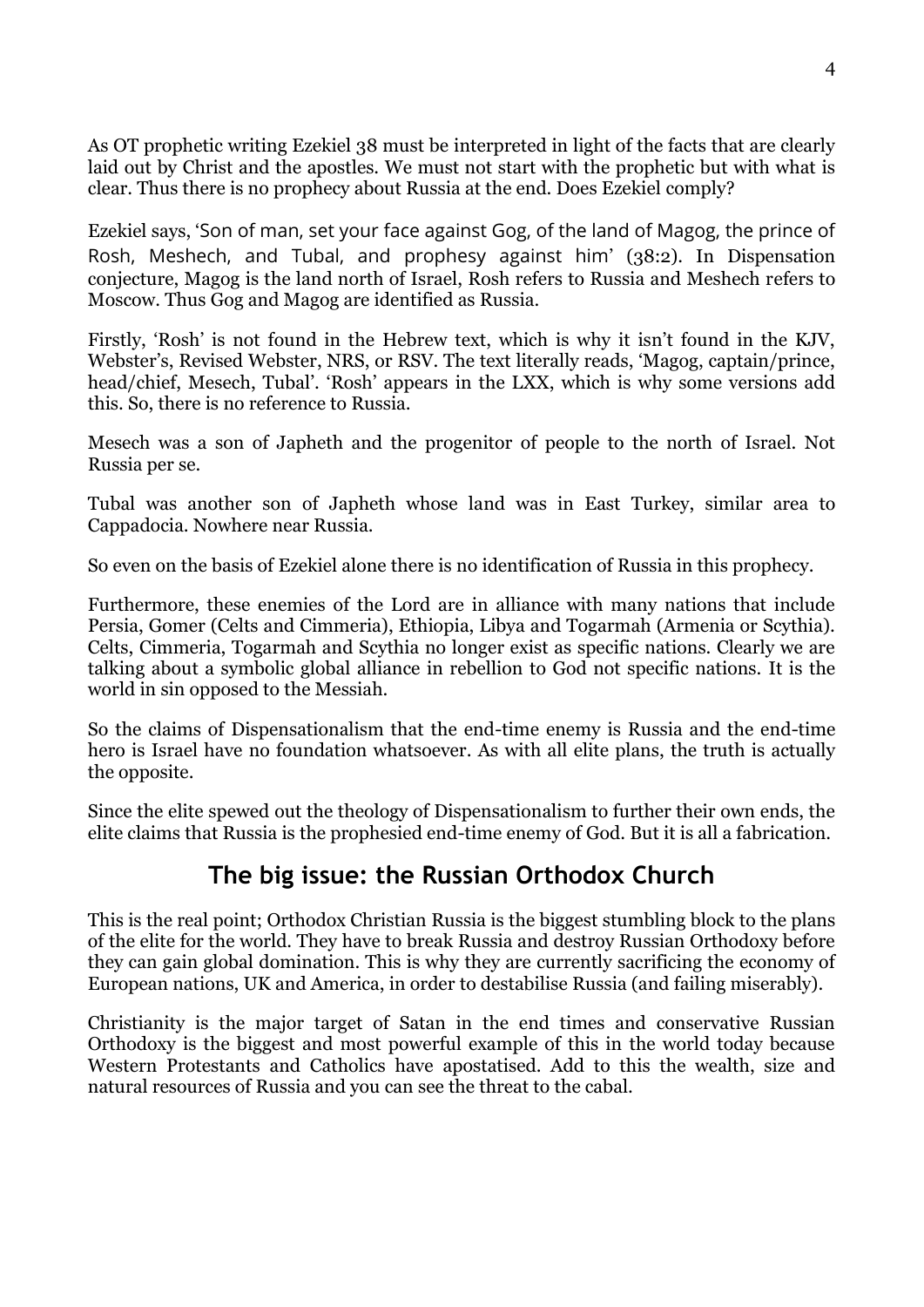#### **Russia under Christian control**

This extended from the time of Vladimir  $I^{10}$  to the fall of the Romanovs.

After Vladimir accepted Christianity (like many Vikings before him)<sup>11</sup> the tone was set for the growing Christianisation of the Kievan Rus (Russia). Over time, Russia became a very devout nation based upon the Eastern Orthodox form of Christianity and gradually developing its own emphases and avoiding the corruption in certain Eastern Orthodox churches. When Catherine the Great married into the royal family she had to change her religion from Catholic to Orthodox, for example.

Russian Tsars were often very pious and this is certainly the case with the last Tsar Nicholas II [1868–1918], son of Alexander III, reigned 1894–1917. This was why Rasputin had so much influence in the royal family. [Aside: Grigori Rasputin has been falsely demonised as a result of the British Secret Service who controlled his assassination. He was a respected *staretz*: an elder in Russian Orthodoxy functioning as a spiritual advisor and teacher. Miracles were attributed to him.]

For over 1,000 years Russia was fundamentally controlled by Christian principles (this is not to excuse the sins of leaders and nobles).

#### **Russia under Jewish control**

<u>.</u>

The Rothschilds planned to destroy the Tsar, his family and the Russian church for many years. Their plans came to fruition when the Tsar was weakened by civil unrest and the disastrous effects of WWI and the Japanese War.

The revolutionary strategies of Lenin (part Jew), Trotsky (Jew), Kaganovich (Jew) and others were funded by the Rothschilds via America banks and the project was controlled by Jacob Schiff (Jew). Huge amounts of gold were transported by ship and rail. Trotsky took \$20 million worth of gold on a ship owned by Schiff to meet Lenin in Switzerland. The Bolshevik Revolution was not really a civil war amongst Orthodox Russians but an invasion of non-Orthodox dissidents, mostly Jewish, imported into Russia plus internal dissidents (chiefly Jews). With Jewish money the Bolsheviks were able to take control of the country and later defeat the rearguard movement of the White (Christian) Russians.<sup>12</sup>

The new government of the USSR was established with Jews in prominent positions of leadership. Over 80% of the Cheka<sup>13</sup> were Jews. The architects of the Ukraine Holodomor,

<sup>10</sup> Vladimir I (956–1015), grand prince of Kiev 980–1015; known as Vladimir the Great; canonised as St Vladimir. His marriage to a sister of the Byzantine emperor Basil II resulted in his conversion to Christianity and in Christianity in Russia developing in close association with the Orthodox Church. Feast day, 15 July. [New Oxford Dictionary.]

<sup>11</sup> Such as Guthrum in Britain (East Anglia) or Rollo in Normandy. The Viking Rollo accepted Normandy in 912 as a fief (feudal land of a vassal to the king) from the French king, who was powerless to prevent its falling to the Vikings. 'Normandy' derives from those Norse (Northmen) invaders. They accepted Christianity and adopted the French language.

<sup>12</sup> White Russians: those who fought against the Soviet Red Army in the Russian Civil War (1918–21). The name was derived from the royalist opponents of the French Revolution, known as Whites, because they adopted the white flag of the French Bourbon dynasty. The White Army, though smaller than the Red, was better equipped and had an abundance of Tsarist officers, but they were defeated by internal quarrels and by their refusal to grant land reforms in the areas under their control.

<sup>13</sup> Soviet secret police. An acronym for the All-Russian Extraordinary Commission for the Suppression of Counter-revolution and Sabotage, it was instituted by Lenin in 1917. In 1922 the CHEKA became the GPU or secret police and later the OGPU (United State Political Administration). The OGPU was replaced in 1934 by the NKVD. In 1953 the Soviet secret police was placed under the KGB (Committee of State Security).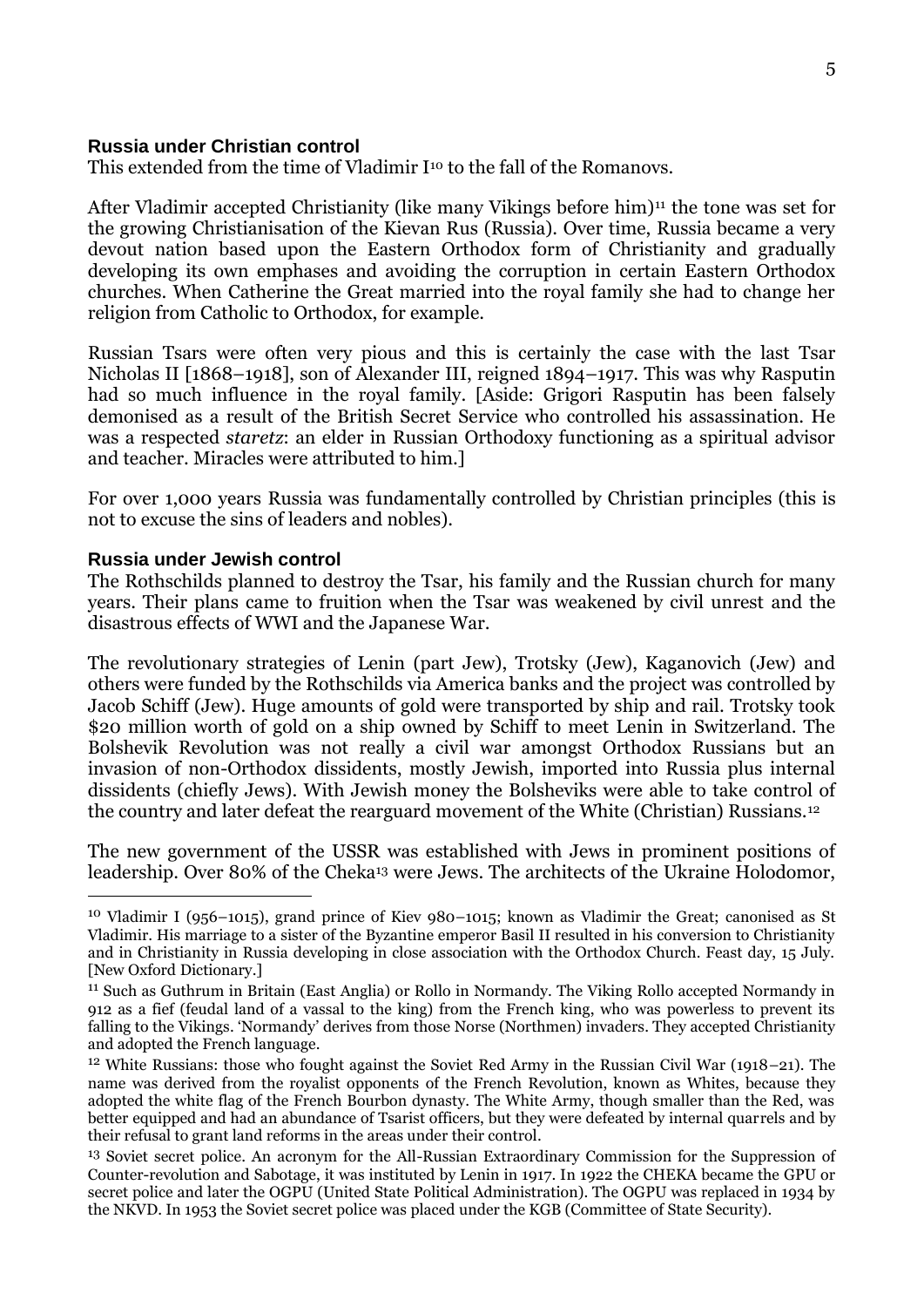which killed 10 million Kulaks, were Jews and led by a Jew (Genrikh Yagoda). Jews have gone to great lengths to disguise the fact that Communism is really a Jewish movement. '*One of the greatest difficulties of the Talmudic Pharisees has been that of bringing communism into power while trying to conceal its Talmudic origin*'.<sup>14</sup> The first law passed by the Bolshevik government was that anti-Semitism became a crime punishable by death.

Rabbis around the world celebrated the Communist take-over of Russia claiming that it was Talmudic. Its origin is in Marx, who was a Jew. Rabbi S Wiseman (or Rabbi Stephen 'Wise') stated, '*Some call it Marxism; I call it Judaism*'.<sup>15</sup> The Jewish Chronicle stated that, '*the ideals of Bolshevism are consonant with the finest ideals of Judaism*'.<sup>16</sup> The Jewish Voice affirmed that '*Anti-Communism is anti-Semitism*'.<sup>17</sup>

Communism under Lenin and Stalin became terror. Lenin had deliberately instigated terror as the chief means to protect the revolution; which included beatings, torture, murder, rape, theft of property and so on. Prisons, like Moscow's Lubianka, had torture chambers. For 70 years there was constant persecution of the church but no synagogue was ever burned. The means of terror were horrific, brutal tortures and murders, so sickening that I cannot describe them here. They are worse than medieval tortures. These are Talmudic in nature (where non-Jews are treated as cattle and not human beings).

The elite saw this as a prototype of the New World Order and sought from the start to take America into compliance with the collectivism and central planning of the USSR. This is made clear in the research of Norman Dodd and the Reece Report.<sup>18</sup> The Cold War was largely a fiction to serve the interests of the elite cabal. Americans were constantly giving military secrets to the Russians, including nuclear research, while American engineering firms were heavily invested in Russian infrastructure; even servicing the ICBM silos.

Throughout the Communist era Russian Christians were decimated. Millions were tortured and murdered, tens of thousands were sent into Gulags in Siberia. Thousands of churches were burned to the ground. Priests, nuns and even choirboys were ruthlessly murdered and tortured. The chief enemy of the Jewish Communists was Christianity.

The Communist Party of the Soviet Union maintained firm control over the Soviet federation until the late 1980s, when pressures developed for greater independence. In 1990 a new constitution created a Russian Congress of People's Republics and a Russian Supreme Soviet, of which Boris Yeltsin was elected Chairman on a ticket of multi-party democracy and economic reform. In June 1991 he was elected President of the Federation. Following the disintegration of the Soviet Union and the resignation of President Gorbachev in December, Russia became an independent sovereign state. Russia formed a new body, the Commonwealth of Independent States (CIS), which most of the former Soviet republics joined.<sup>19</sup>

However, Russia entered a period of degeneration. There were tensions between autonomous republics, ethnic conflicts, the re-deployment of military forces, and a rapidly collapsing economy. Yeltsin was a puppet of the elite, which began to dismantle Russia's

<u>.</u>

<sup>14</sup> Colonel Gordon 'Jack' Mohr; 'The Talmudic effect on Judeo-Christianity', website.

<sup>15</sup> American Bulletin, 5 May 1935.

<sup>16</sup> Ibid.

<sup>17</sup> Jewish Voice, July-August (1941).

<sup>18</sup> US Special Committee on Tax Exempt Foundations. Chaired by Carroll Reece (1954).

<sup>19</sup> This paragraph adapted from Oxford World Encyclopaedia.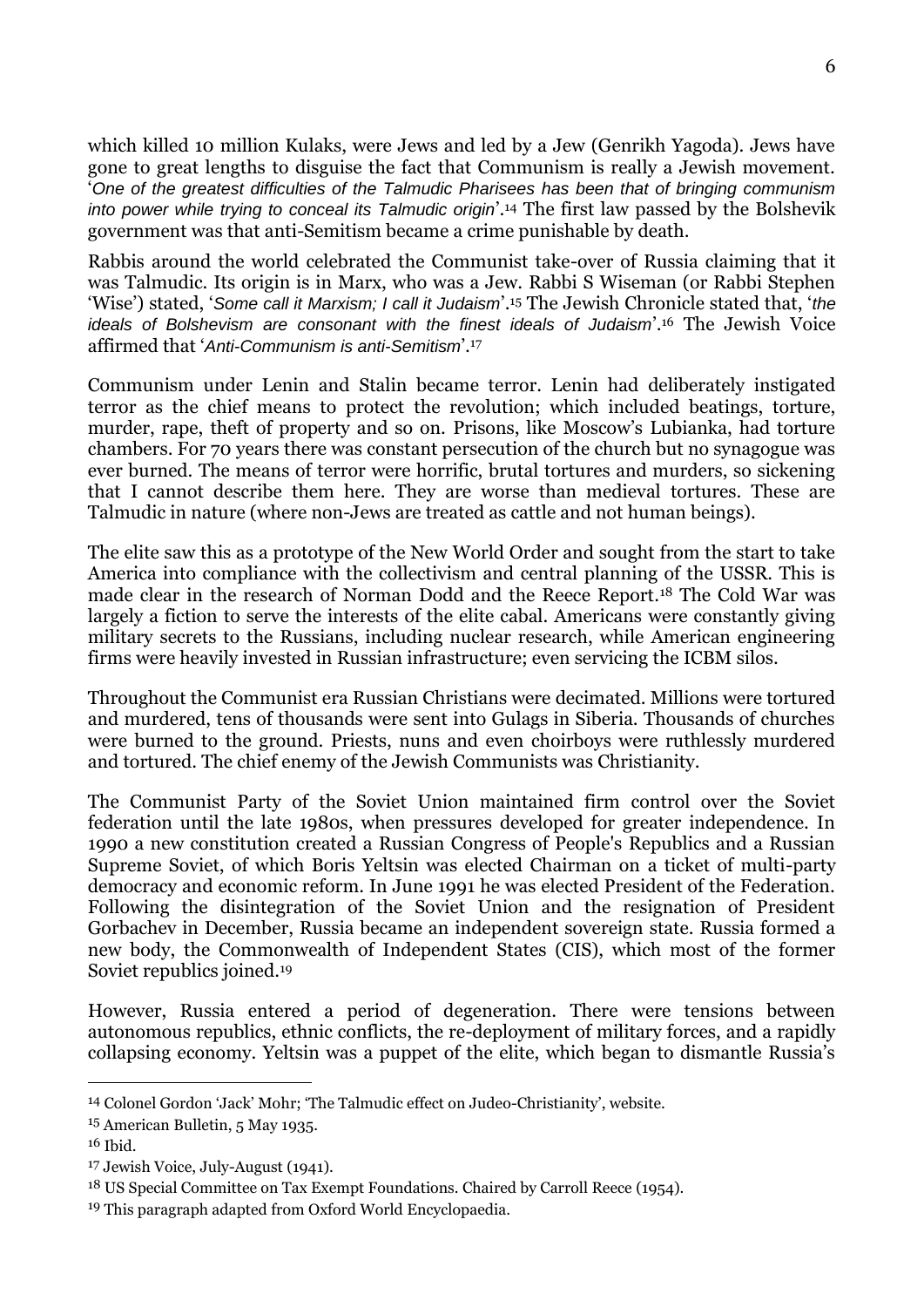assets and steal her wealth. Oligarchs arose, who were nearly all Jewish capitalists in the sway of the elite cabal. Crime soared.

Politics was in chaos, coups were attempted, war developed in Chechnya. Yeltsin was drunk most of the time and his authority began to wane. To cut a complicated story short, Vladimir Putin eventually arose to power as the President.

#### **Russia under Christian control again**

Putin, despite his critics, was the sort of person needed to fix this mess. He was disciplined, resourceful, nationalistic, educated, tenacious, patient and ruthless. No doubt his stint in the FSB made him alive to the perils of being in charge. Putin set about ridding the country of the oligarchs that were despoiling the people. This took some time and not all were banished. He then set about restoring the economy and improving the status of social conditions. He also restored military capability.

But then something very important happened – Putin became a Russian Orthodox Christian and a very devout one. I cannot pinpoint exactly when this occurred but Putin was baptised and this was photographed. No doubt Putin was a professing believer before this but he really underwent a conversion experience. I have had contact with people that have met him and they say that his conversion is genuine and serious.

From this point the traditional forms of ancient Russia began to reassert themselves. Churches were rebuilt and restored. Priests and deacons were ordained. Christian principles began to undergird laws and state policy. The standard of living in Russia began to improve dramatically. As people became more prosperous, so Putin's popularity soared. This was seen by the Orthodox as a resurrection.

This angered the elite beyond measure. All their plans for Russia had been overturned and Russia was again a Christian state (at least in name). Christian Putin became public enemy number one for the cabal, which became intent on destroying Russia and fragmenting it into a number of controllable territories (Balkanisation).

When Russia intervened in Syria to support Assad against the cabal's (NATO) incursion through funding ISIS and other Jihadis, the elite were even angrier. Putin stopped the cabal's policy of Balkanising Syria to help create Greater Israel and take over the country.

This is the chief reason why the global elite are angry with Putin and hate Russia. A major global country becoming prominently Christian is a thorn in the side of a satanic agenda to take over the world.

The Christian West has utterly capitulated to elite tools, both in politics and religion. Christianity has been so debased in the West that it has no power in prayer to do anything useful. It is riddled with heresy and apostasy. It is Russia that is rising up to become the Christian threat to the elite cabal. This is why so many Western people are flocking to Russia to start a new life.

Russia's huge natural resources means that it is a position to be self-sufficient and not easily destabilised. Russia probably has at least as many natural resources as Africa, but this huge territory is one nation. This makes it very powerful in geo-political terms. At the moment its economy is not in the top level of nations but, unlike Britain and America, it is based on real assets not a service economy. It also has huge gold reserves to back up its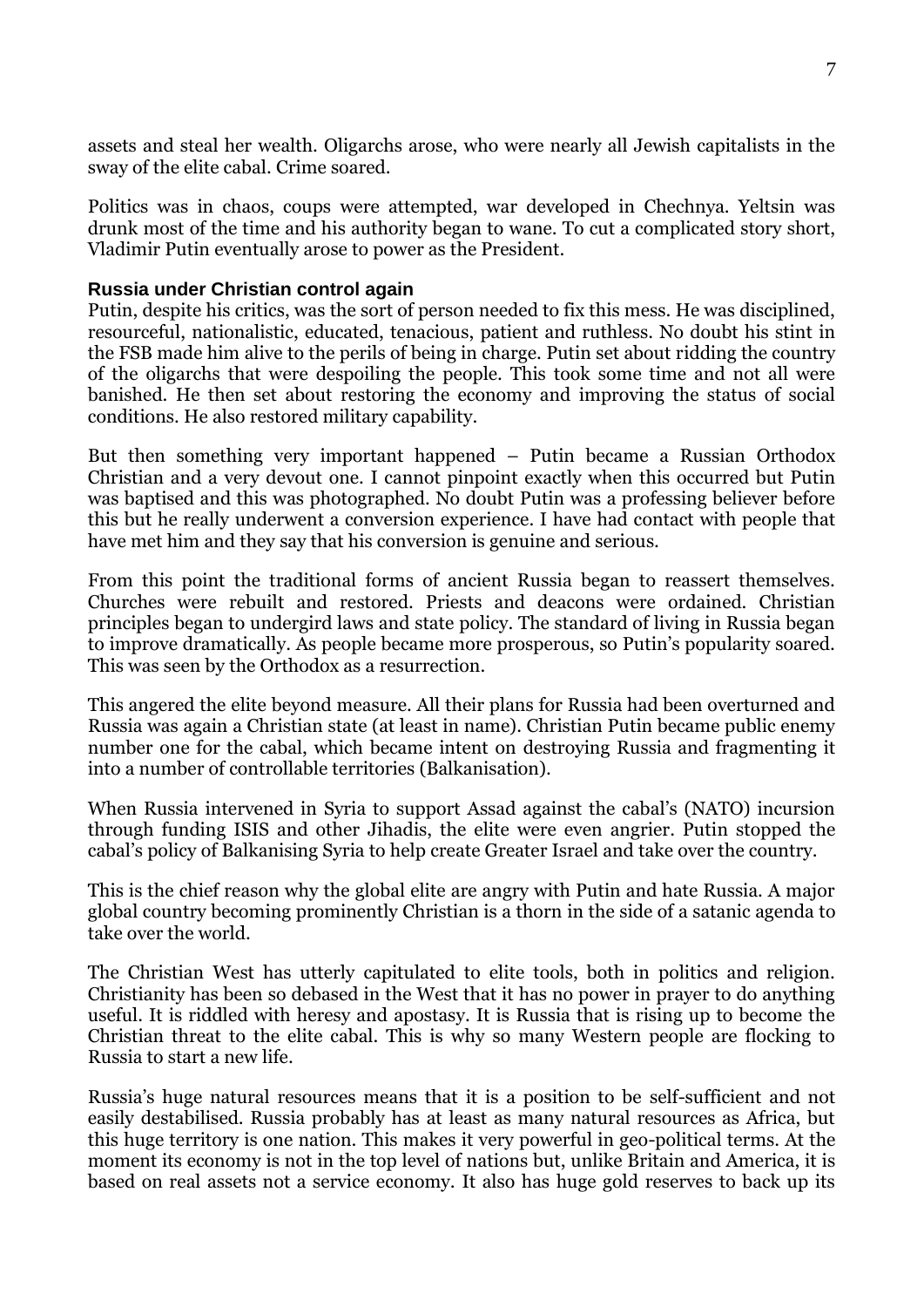currency and its relationship with China makes it even more powerful. Russia is the elite's worst nightmare.

Far from the Dispensationalist idea that Russia is the end-time enemy of God, it is Russia that is becoming God's champion to establish Christian principles.

In the end it will be Israel, under the control of the Rothschilds, that is the real antichristian enemy of God and the world but Russia as its nemesis. As America collapses (its ruin has begun) Rothschild-dominated Israel will begin to take up the reins of world power (at least it will try) but this will be contested by Russia and China.

This is also why world war is on the table. As America collapses and as the global economy crashes the cabal needs a war to hide this from the people and bring in a new order. By demonising Russia all the time the people are being set up to accept world war against Russia. However, growing support for Russia in China, India, Brazil, South Africa and other countries is making this difficult for the elite to do.

### **Military supremacy**

Even with its natural resources, Russia would still not be a serious threat to the cabal, expressed in the UN and NATO – except for the fact that it is now the military superpower of the world in several areas. The elite cannot ignore or overpower this nation in military terms.

Because Putin is so rational, he rebuilt Russia on basic principles. He understood economic theory and set about first to rebuild the economy ruined by the Jewish oligarch pirates and globalist companies. This took years but it was achieved. He sensibly ramped up gold reserves to back up the rouble and avoided debt. He established ties with economic partners, such as China and India.

Having done that, which also ensured rising prosperity for Russian citizens, he then set about restoring Russia's defences. This was necessary because of the offensive attitude of NATO in building military bases along Russia's borders in an encirclement manoeuvre.<sup>20</sup> Also the elite control of Ukraine through puppet leaders means a growing threat right on Russia's border.

In WWII it was America that initially supplied the USSR with military infrastructure because the nation was so backwards. Military aid was poured into the USSR to build up its war machine to fight Germany from the East. In time Soviet production lines began to be established based on American investment and knowledge.

This is not the case now.

<u>.</u>

Due to a thriving economy, Putin was able to direct investment into developing advanced military capabilities in every area. His genius was that he did this by spending 10% of what America spends on research and development of weapon systems. Despite this small investment Russia now has military capabilities that are many years in advance of America's capabilities.

<sup>20</sup> By the way, NATO's documentation openly states that it is offensive, such as 'offensive war games' literature utilised in Ukraine. It ceased to be a necessary defensive alliance after 1990 when the Soviet Communist threat was destroyed.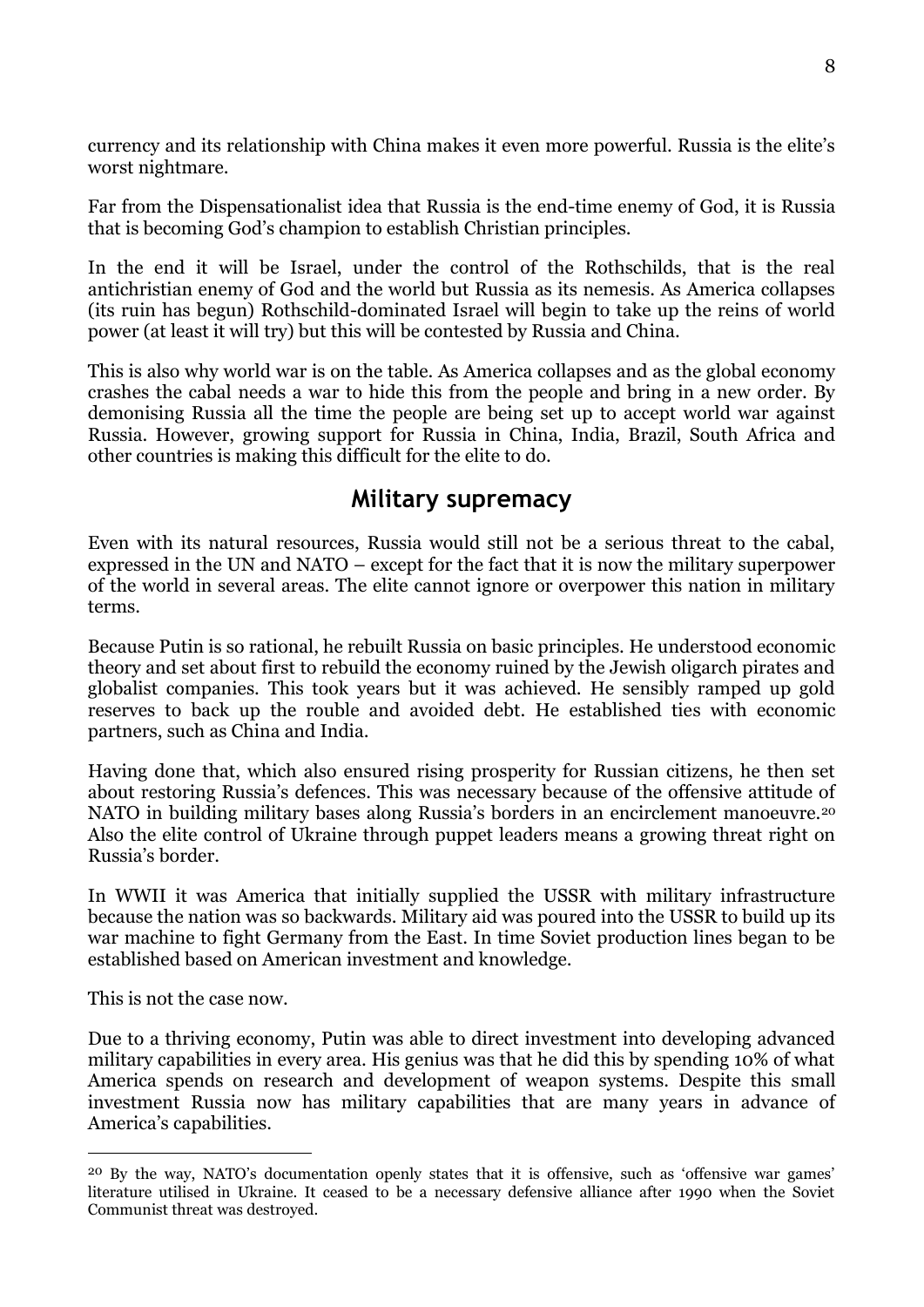This fact is corroborated by all sound military analysts and journals. No good military analyst doubts this. I will merely mention a few items.

#### **Warplanes**

Russian warplanes are the best in the world and generations ahead of the West. In terms of fighter-bombers MiGs and Sukhoi warplanes are superb. Russia has replaced its single role fighters (e.g. Sukhoi Su-27 Flanker and MiG-29) with multi role fighters like the Sukhoi Su-35. Even the Sukhoi Su-34 is far superior to the American F-35 and a Sukhoi Su-57 is now in development. In reality the US relies more upon very old F-16s, and F-18s; which were good aircraft but are now outdated. The F-22 and F-34 are overblown and not in competition with Russian planes; indeed they often break down due to complicated engineering.

However, America has more fighter-interceptors (1,957) compared to Russia's 772. The UK has 119.

#### **EMF weaponry**

I watched an American army general give a lecture on this matter who bemoaned the fact that the US Army had not invested properly in microwave weapons. He explained that Russia is way in front of America on this.

For example, in the Syrian conflict American warships were located in the Eastern Mediterranean and some had fired cruise missiles into Syria. On one occasion a Russian jet flew over a US warship whereupon its entire electronic systems failed and the ship was disabled in the water. It took some time for the systems to get up and running again when the jet returned and did it again. Clearly Russia was saying, 'we can incapacitate you any time we want'. This really scared American admirals. Note how the US Navy has been entirely absent in the Ukrainian conflict.

Another example is the Ukraine conflict where Russia crippled strategic military targets, such as with the Android system. In 2015 Russia also cut the power to all of Ukraine.

#### **Tanks**

Russia has the most advanced tank systems in the world. Furthermore it has twice as many: Russia has 12,429 while the US has 6,612. Britain is not even in the top 30 of tank numbers.

#### **Submarines**

Russia has advanced submarines that are constantly at sea and hold deadly missile systems. These are stealth ships that cannot be tracked. Thus even if Russia could be attacked in a first strike (which it is defended against) the submarines would still be able to take out the enemy country.

#### **Hypersonic missiles**

Russia has hypersonic ICBMs – the West does not. These go into space and then return to a programmed target at such hyper speeds that it is impossible to stop them with any weapon or defence system. Forget the Patriot missile; it is useless to stop this. A missile fired from Kaliningrad could hit Berlin in 106 seconds.

One missile system, nicknamed Satan II by the West (RS-28 Sarmat), can carry multiple nuclear warheads (up to 12) that detach close to the target zone, thus spreading destruction over a wide area. It can strike a target 11,200 miles away and travels at a speed of 16,000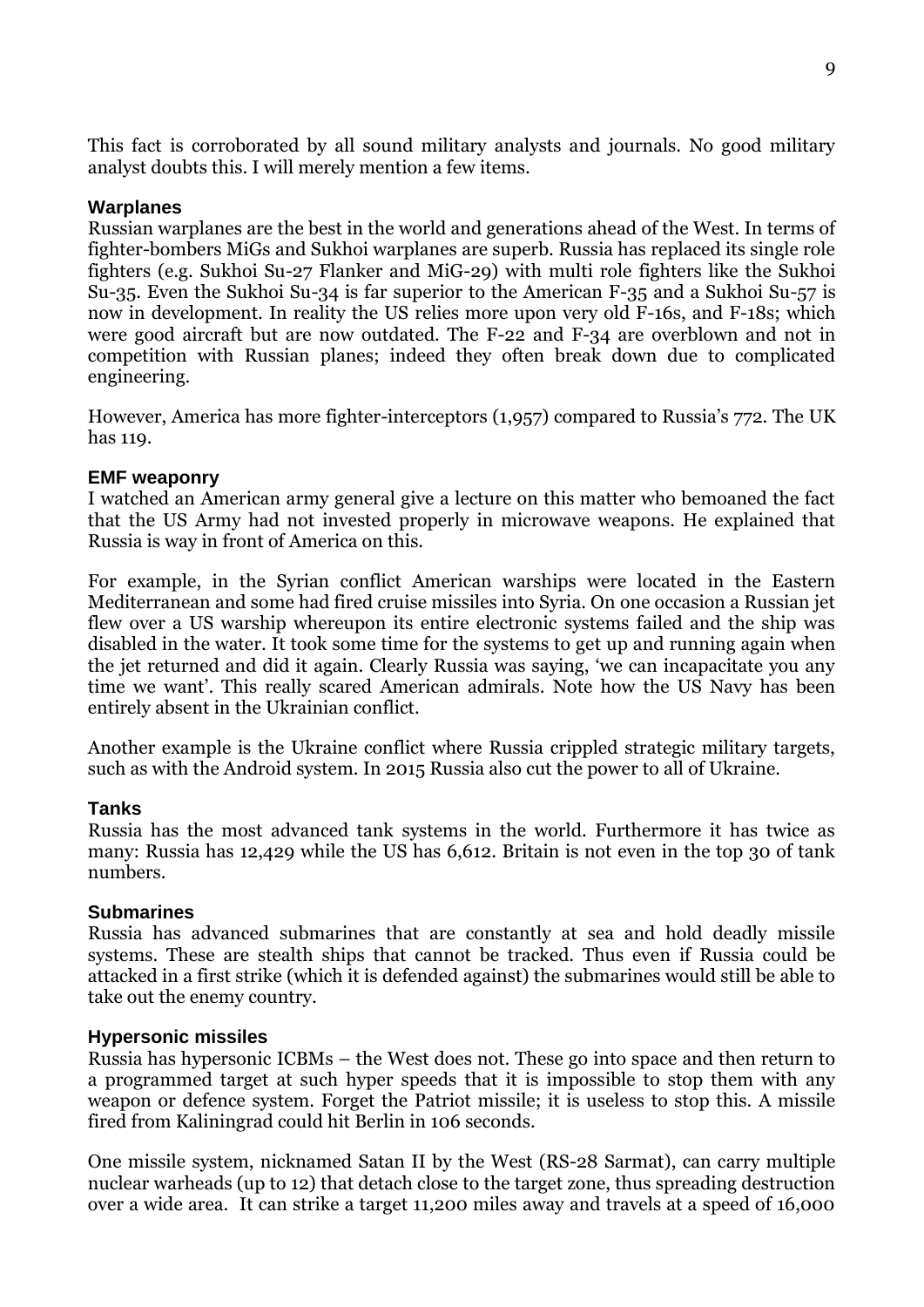mph. Just one of these missiles could wipe out all of the UK or all of Texas. [Why would the UK provoke war with a nation that has such weapons?]

The RT-2PM2 Topol-M (SS-27) missile can penetrate any missile defence system. It can change course in air and space and avoid countermeasures. The 9K720 Iskander-M has a 500 kilometre range and can utilise both ballistic and cruise missiles.

#### **Nuclear**

Russia has half of the nuclear weapons in the world. It has 4497 strategic nuclear warheads and 1458 strategic deployed nuclear warheads on 527 intercontinental ballistic missiles, submarines and strategic bombers.

#### **Defence systems**

The S-600 missile defence system is the best in the world; it is far superior to the US MM-104 Patriot surface-to-air missile system. Used properly, it can stop any approaching missile. Even the S-400 is a better system.

#### **Ordinary rockets, grads, rpgs**

Americans have not fought a real war since, at least, the Korean action. That is, they have picked on nations that cannot effectively fight back (Grenada, Panama, Libya, Iraq, Somalia, and Afghanistan). Even the Vietnam War was largely guerrilla fighting the Vietcong and not the North Vietnamese army. The US has not fought a major battle with an enemy equally equipped, especially a good air force, since WWII.

When American mercenaries joined in the Ukraine conflict they were shocked. Those that were not killed or captured (hundreds were killed very quickly) escaped back to America, sometimes after only four days. They told stories about the relentless firepower of Russian rockets day after day without ceasing. They had never experienced such things and it terrified them.

Russia has huge stocks of such conventional weapons outnumbering other nations. It has 3,391 rocket projectors compared to the US's 1,366. Britain is not even in the top 30 having fewer than Turkmenistan, Greece, and Ethiopia. Russia has the BM-30 Smerch multiple rocket launcher system, the BM-21 Grad system and others. Sea systems include the 3M14 Kalibr long-range precision land attack cruise missile.

#### **Troops**

Russian troops are the toughest in the world. They even have their own martial arts techniques that are very effective. American movies like to portray US elite troops as superlative, but these US troops have openly stated that they would not like to take on Russian soldiers.

Russia has one of the largest active-service personnel, air-force, navy fleets and tank forces in the world.

Outlining all the military systems would take several books itemising thousands of pieces of kit. This is just a simple summary to give some idea of superior military power.

#### **The ineffectiveness of Western forces**

The truth is that Western military forces are run down. Britain has no effective navy anymore and it has no planes that can land on its new single aircraft carrier. Its army is massively run down and could not stage a proper defence of the nation if called to do so.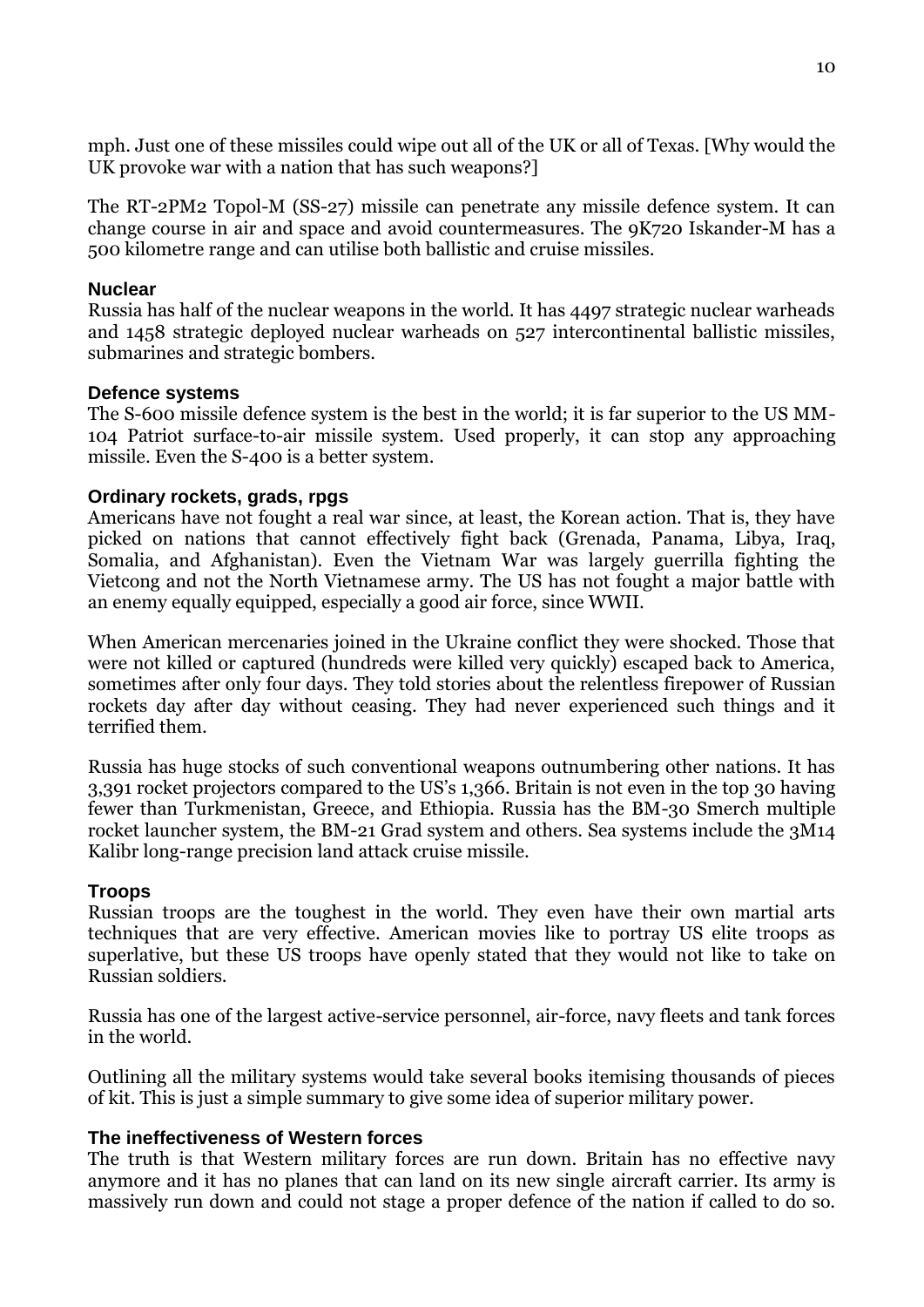Woke politicians have ensured that the armed services are more worried about offending pronouns or Gay rights than fighting an enemy. MOD chiefs have even ensured that witches and Satanists have rights to their rituals within the armed services. Its air force is generations behind Russia's and would be wiped out quickly in a conflict. The Typhoon warplane is the product of a committee and is not in the first rank. Other warplanes are very old and outdated, like the Tornado or Jaguar. The highly useful Harriers (as ground support aircraft) were sold off.

Britain's four Vanguard nuclear submarines are rather pointless. They are old and wearing out and the Trident missile systems, which only ever total about 8 at any one time (often only 4) per boat (the submarines have 16 tubes however), are comparatively useless. British Tridents carry three 100-kiloton warheads but US Tridents carry over 475-kiloton warheads. The cost of this system is £179 bn. It is a system designed for the Cold War and ineffective now. Even Tony Blair said that their utility was non-existent.

America is not much better due to the corruption of the military industrial complex. The massive gifting of equipment to Ukraine, where it was either captured or blown up, has left it depleted which will take years to restore. For example Javelins are now in short supply but restrictions in the parts required means that restoring its supply will take years.

Even its best equipment is far short of its comparable competitor in Russia. Its warplanes are worse; its tanks are worse; its submarines are worse; its missiles less powerful. It does not have an effective EMF capacity.

[Aside: Why has the UK run down its armed forces to this degree? The answer is that it is still tied into the EU Defence Force project whereby a European Army under the control of the EU Commission is being geared up for national security. Britain is to be destroyed as a united kingdom and dissolved (Balkanised) into a series of regions under the domain of the EU. Though we have superficially left the EU politically (tell that to Northern Ireland), we are still connected to the EU federal development plan.]

The one area where the US has a potent threat capability is chemical and bioweapons. There are as many as 300 of these labs spread around the world.<sup>21</sup> At least a dozen were situated in Georgia and Ukraine until Russia destroyed some of them with thermobaric missiles. The global elite are psychotic enough to use these (they let SARS-Cov-2 loose) which comprise virulent pathogens and chemicals such as Ebola, anthrax, Sarin and such

<u>.</u>

<sup>21</sup> The US has bioweapons labs in 25 countries funded by the Defense Threat Reduction Agency under a \$2.1 billion military programme (Co-operative Biological Engagement programme). One of these is the Lugar Centre in Georgia which has biologists from the US Army Medical Research Unit and private contractors. See US document, 'Agreement between the government of the United States of America and the Government of Georgia on Defense Co-operation'. Here research is conducted on agents like anthrax and tularemia and viruses. The Pentagon produces bio-agents under the protection of diplomatic cover. The private American companies that work at the bio-lab in Tbilisi (capital of Georgia), i.e. CH2M Hill, Battelle and Metabiota. CH2M Hill, have been awarded \$341,5 million DTRA contracts under the Pentagon's programme for bio-labs in Georgia, Uganda, Tanzania, Iraq, Afghanistan and South-East Asia. Battelle has been testing aerosol and powder dissemination of toxins like Meliodosis. The Lugar Centre tested biting insects in one department, such as sand flies. Tbilisi has since been infected with biting flies since 2015 and live in bathrooms all year long, which is not normal behaviour for these species. A US Army report of 1981 showed the effectiveness of mosquitoes infected with Yellow Fever to kill 625,000 people ('Evaluation of Entomological Warfare as a potential danger to the US and European NATO nations, US Army, March 1981 report'). We could go on. Those who deny the US bio-weapons facilities are simply ignorant of the facts. America has been working on bio and chemical weapons for decades and has tested some of them on unsuspecting civilians. The UK also performs this research run from Porton Down.